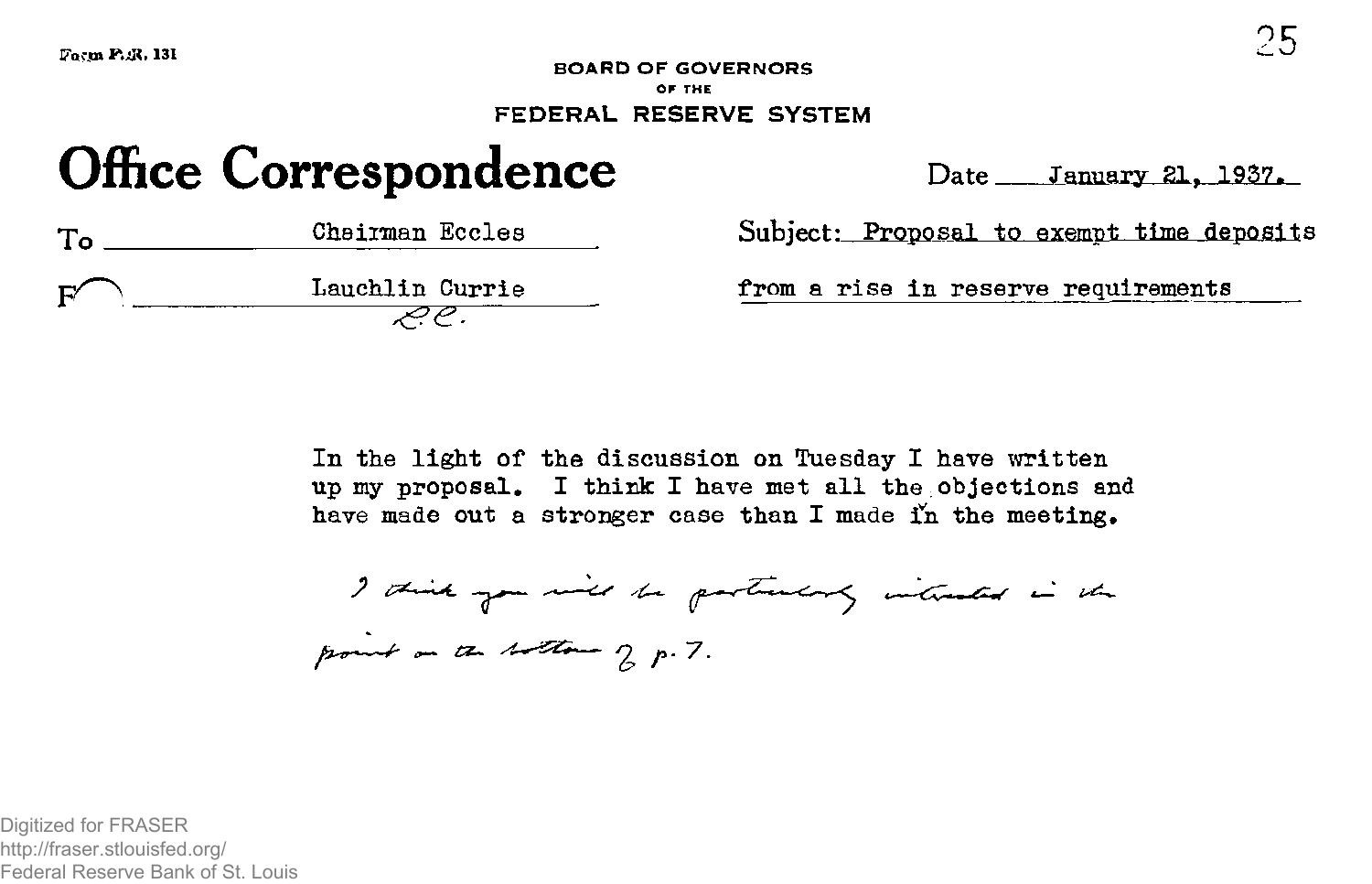## PROPOSAL TO EXEMPT TIME DEPOSITS FROM A RISE IN RESERVE

#### REQUIREMENTS

#### The problem

It is the duty of the Board to prevent an injurious expansion of credit. There are strong arguments, that will not be entered upon here for doing this by absorbing excess reserves through raised reserve requirements before engaging in open-market sales. Raising reserve requirements, however, has the disadvantage of lessening the attractiveness of membership in the System and of making it difficult to secure unification, or at least uniformity in reserve requirements as between member and non-member banks. The problem, therefore, is to raise reserve requirements in such a way as to minimise the worsening of the competitive position of member banks.

#### The competitive position of country member banks

There appears to be little danger of defection of city member banks because of increased reserve requirements. The question, however, is not so clear in the case of country banks. A comparison of the legal reserve requirements of country member and non-member banks is not unduly unfavorable to member banks. The fact, however, that almost all States permit legal reserves to be held in the form of vault cash and balances with other banks radically changes the picture. All country banks find it necessary to hold assets in the form of vault cash and bankers' balances. In most cases, therefore, legal reserves on deposit with the reserve banks are a net addition to the amount of non-earning assets country member banks must hold in comparison with country non-member banks.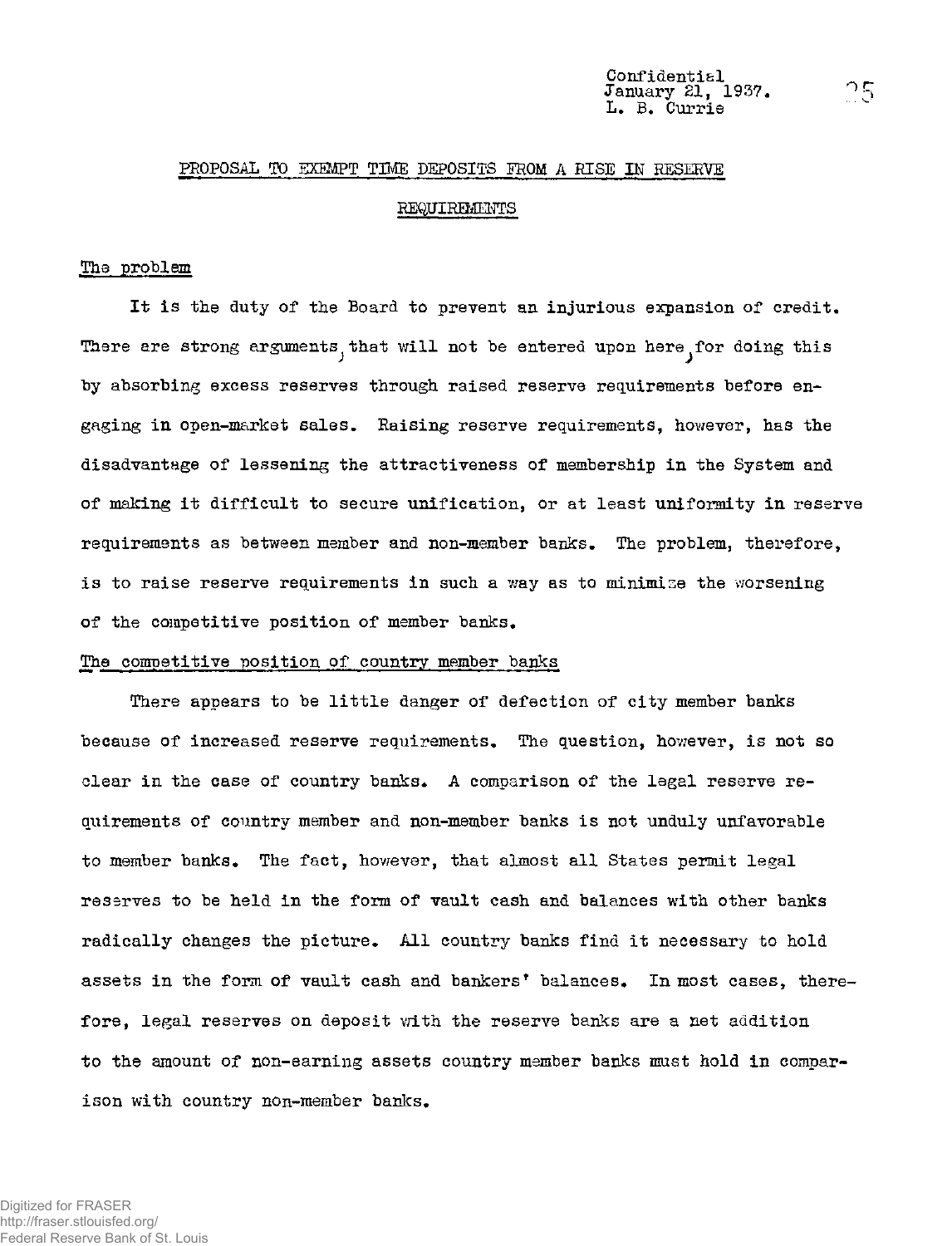It is difficult to assess the importance of this factor. The fact that there is little correlation between the proportion of member to non-member banks and the relative reserve requirements in various States suggests that other factors have been more important in the past in affecting decisions to join or not to join the System. On the other hand, the doubling of previous country member bank reserve requirements would unquestionably tend to make this factor a more important consideration in the future. That country member banks are alive to the issue is indicated by the letters of protest the Board has recently received.

#### A possible solution

It has been suggested that if a compromise is made it should take the form of a complete exemption of country banks from increased reserve requirements. Such a course, however, appears to be open to very serious objections;

1. Since country member banks have a higher percentage of excess reserves than city banks their complete and explicit exemption would be interpreted as a sign of weakness on the part of the Board, and its prestige would thereby suffer.

2. By resulting in a greater spread between the reserve requirements against demand deposits in city and country banks, the shift of deposits and reserves from city to country banks that normally occurs in the upswing would permit a further expansion of demand deposits, or means of payment.

3. It would prove very difficult at a later date to raise the reserve requirements of country banks alone.

**-2-**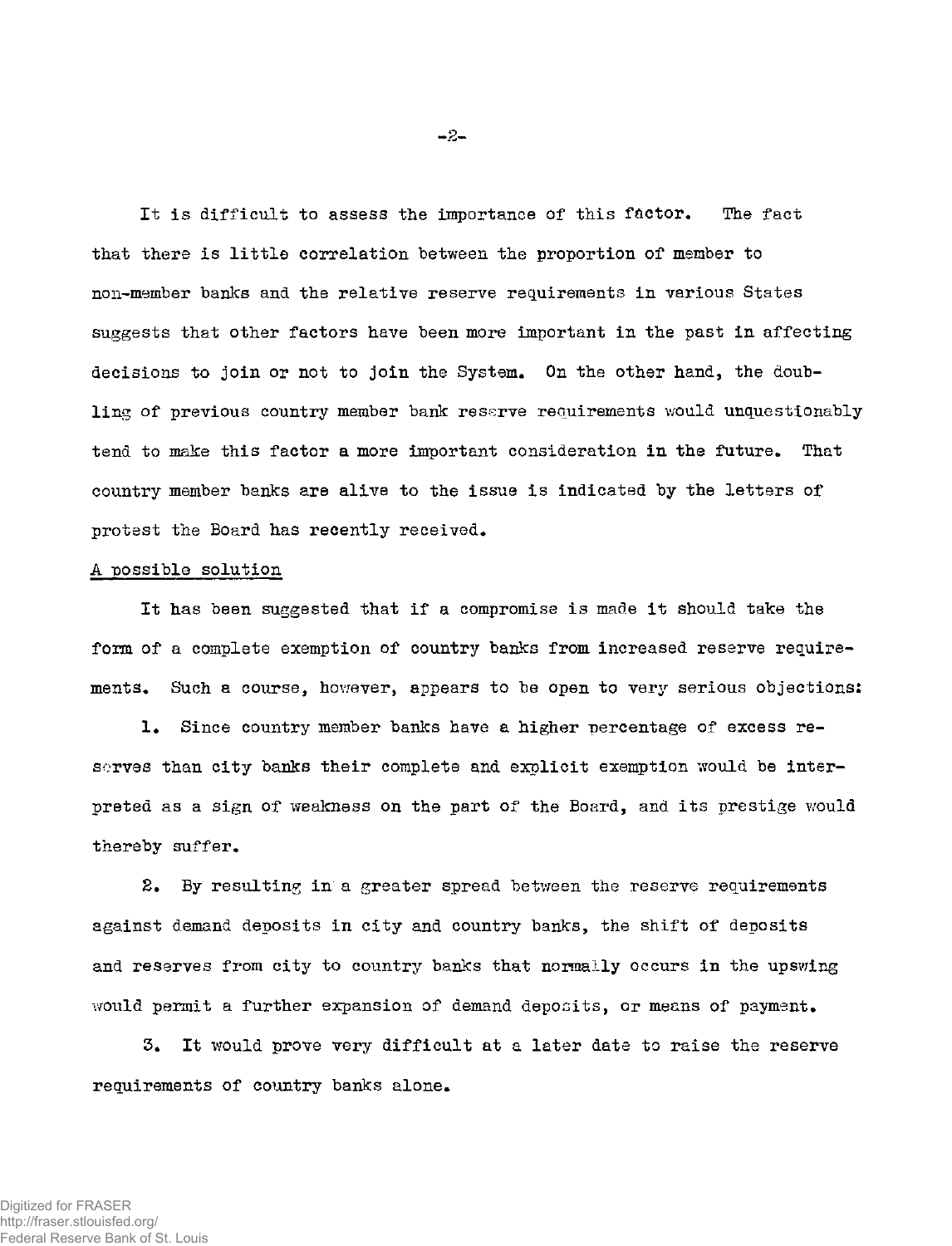# Suggested solution

It is suggested that the problem could be most effectively met by exempting time deposits from a rise in requirements.

1. Substantial relief will be afforded country banks with little diminution in the net effectiveness of action if the rise in reserve requirements were confined to demand deposits. On the basis of the November 1-15 figures and in comparison with the rise of 33 l/3 percent against all deposits, it would reduce the increase in requirements for country banks by one-third. The net difference for all banks, however, would be only §160million, or ten percent. This follows from the facts that demand deposits in the System are more than double time deposits, that a 33 l/3 percent rise in the already relatively high requirements against demand deposits amounts to many more percentage points than an equal percentage rise against time deposits, and that city banks hold 80 percent of the demand deposits while country banks hold 50 percent of the time deposits. The absolute and percentage differences for various classes of banks are indicated in the following table:

|                           |                     | Amount that would |                           |                   | Percent that would |  |  |  |
|---------------------------|---------------------|-------------------|---------------------------|-------------------|--------------------|--|--|--|
|                           |                     | be absorbed by    |                           | be absorbed by    |                    |  |  |  |
|                           | Excess              |                   | 33 1/3                    |                   | $33 \frac{1}{3}$   |  |  |  |
| Classes of banks reserves |                     | Flat              | percent                   | Flat              | percent            |  |  |  |
|                           | (Tirst half 33 1/3) |                   | increase $33 \frac{1}{3}$ |                   | increase           |  |  |  |
|                           | of $\text{Nov.}$ )  | percent           |                           | on demand percent | on demand          |  |  |  |
|                           |                     | increase          | deposits                  | increase          | deposits           |  |  |  |
|                           |                     |                   | alone                     |                   | alone              |  |  |  |
| Central reserve city bks. |                     |                   |                           |                   |                    |  |  |  |
| New York City             | 734                 | 646               | 636                       | 88.1              | 86.8               |  |  |  |
| Chicago                   | 216                 | 143               | 157                       | 66.1              | 63.2               |  |  |  |
| Reserve city banks        | 720                 | 487               | 421                       | 67.7              | 58.5               |  |  |  |
| Country banks             | 529                 | 244               | 163                       | 46.1              | 30, 8              |  |  |  |
| All member banks          | 2,199               | 1,521             | 1,357                     | 69.1              | 61.7               |  |  |  |

Digitized for FRASER http://fraser.stlouisfed.org/ Federal Reserve Bank of St. Louis **-3-**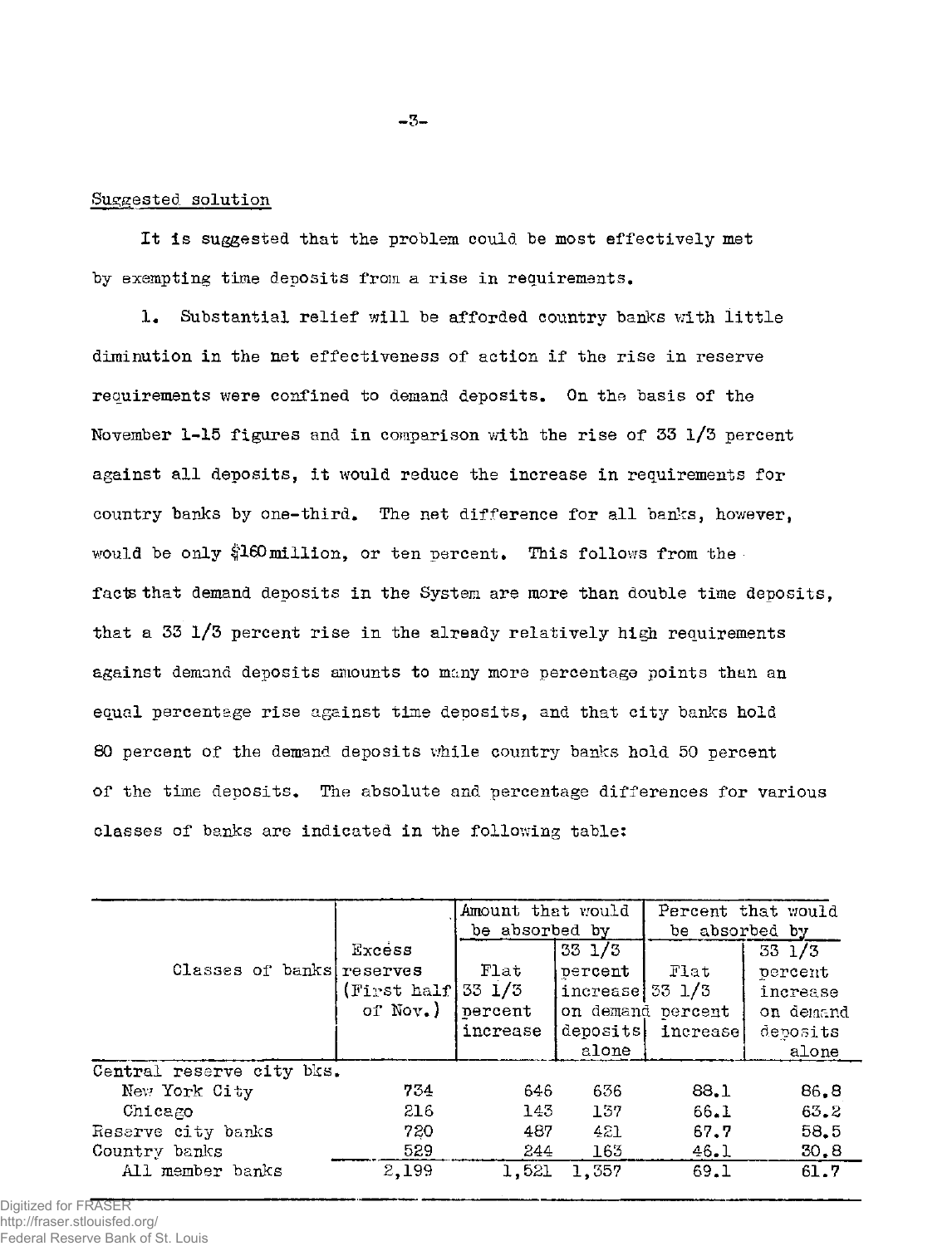2. In addition to country banks, substantial relief will be afforded reserve city banks in the San Francisco district whose time deposits are large relative to their demand deposits. On the basis of the November 1-15 figures a uniform 33 l/3 percent increase would absorb 107 percent of the excess reserves of these banks, whereas a 33 1/3 percent increase against demand deposits alone would absorb only 78 percent. As pointed out below, these percentages will probably be higher by the time action is taken,

 $5.$  It is to be anticipated that the  $2.60$  million difference would result in less utilization of bankers\* balances and hence would afford some relief to the New York banks.

4. The effectiveness of action would not be impaired by a reduction of \$160 million in the excess reserves absorbed. Up until recently it was anticipated that the exercise of the full remaining power would leave banks with \$700 million excess reserves, and that member banks would receive further accessions of reserves from declining currency and inflowing gold. The picture has recently undergone considerable change. The Treasury proposes not only to prevent further inflows of gold from creating excess reserves but, by its action, will undertake to reduce excess reserves. Moreover, by making its action in effect retroactive it apparently proposes to reduce excess reserves by some \$150 million more than we anticipated. Finally, it now appears that currency in circulation will continue to increase. Hence, there is a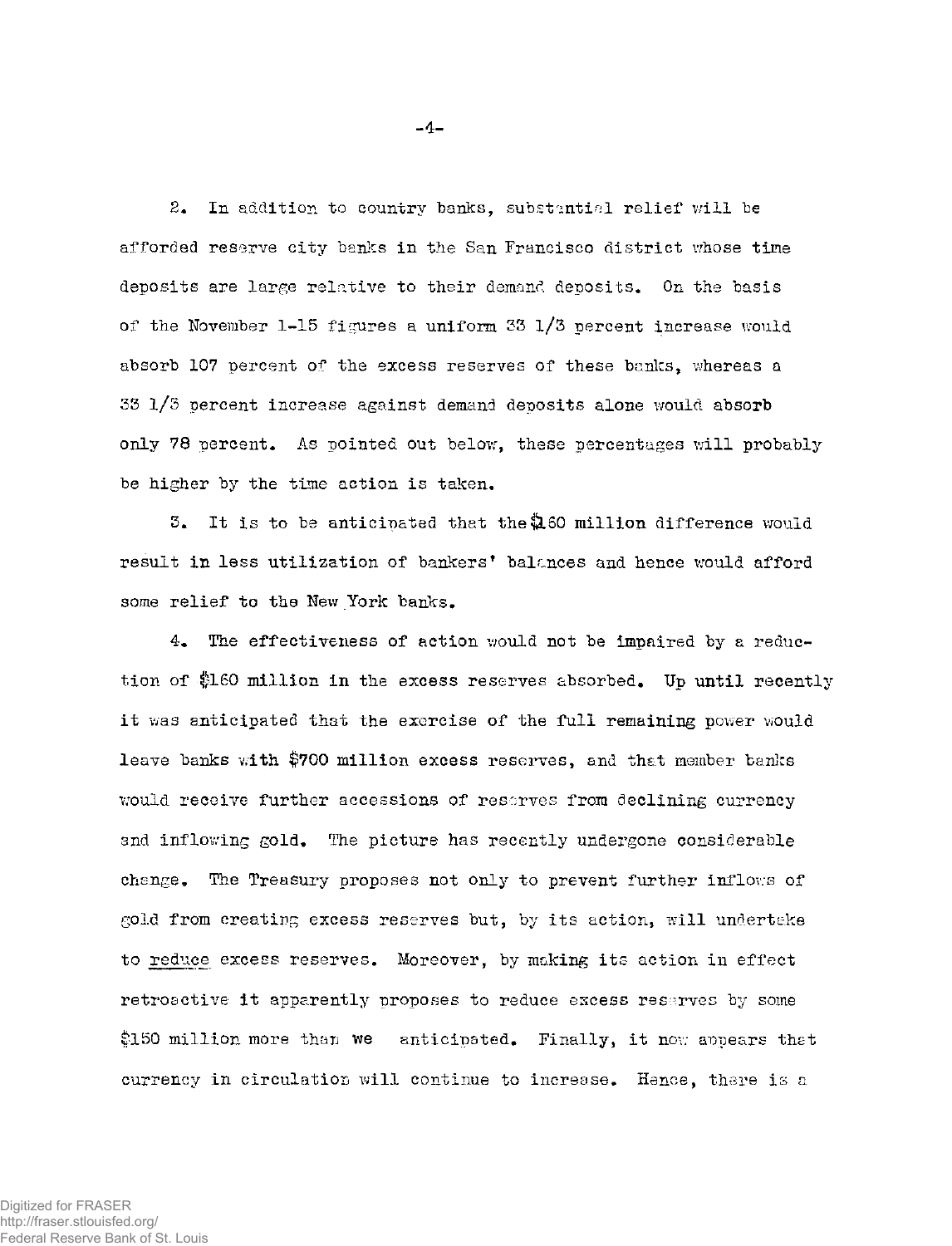likelihood that if full action is taken soon,banks will he left not with \$700 million, but with nearer \$500 million excess reserves, and there appears to be good reason to believe that unless the reserve banks buy bills or securities the excess reserves will be absorbed and banks will be forced to borrow before the year end.

Since, therefore, the picture has undergone such a drastic change, there would appear to be good reason for lowering somewhat the amount of absorption originally contemplated at this time. It would be undesirable to do this by exempting a particular class of bank or by lowering the percentage rise against all deposits. It could be accomplished, however, by exempting tine deposits.

5. It would not appear unduly difficult to raise reserve requirements against time deposits at some time in the future if it should be thought desirable. The point has been made that the same difficulty would arise as would attend an attempt to raise reserve requirements for country banks alone. There is a significant difference, however, between explicitly singling out a particular class of bank and a particular type of deposit. So far as I know, nobody has made the point that the determination of the maximum rate of interest payable on time deposits is directed at country banks. If it were desired to raise reserve requirements against time deposits in the future it would presumably be done at a time when time deposits were explanding or interest rates were rising, and it would either reinforce or serve as an alternative to a rise in the maximum rate of interest payable on time deposits.

**-5-**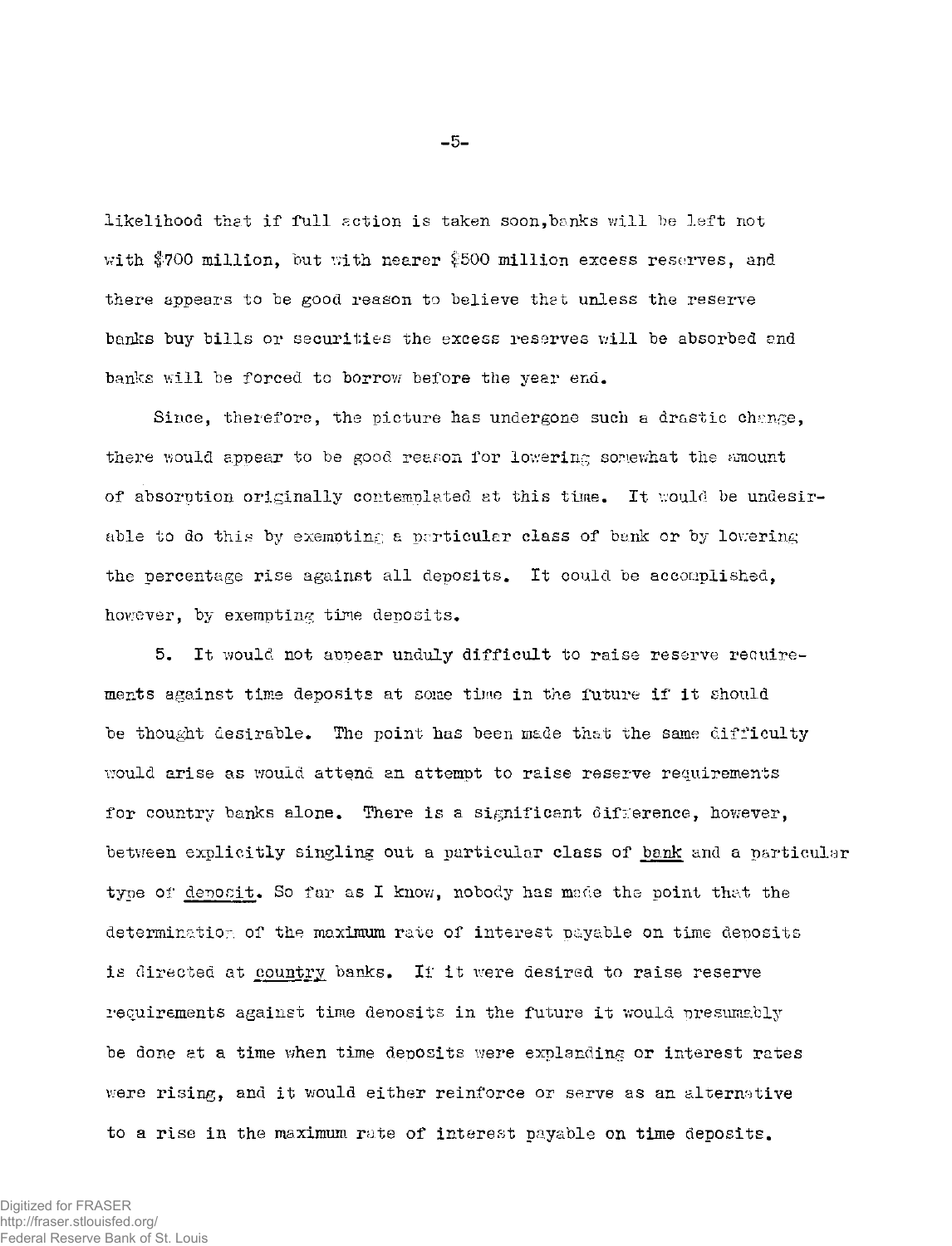In this connection it is worth pointing out that very few people are aware of the distribution of deposits or of the incidence of the burden of raised reserve requirements against time deposits. In any case, city banks hold as many time deposits as do country banks.

6. The specific proposal under discussion impinges on the broader problem of the advisability of differencesin reserve requirements as between time and demand deposits. As reasons for not widening the present spread in requirements it has been claimed that this course would increase the inducement for classifying active deposits as time deposits and would result in numerous attempts at circumvention, that time deposits are in effect payable on demand and hence should carry the same requirements as demand deposits, and that lower reserve requirements against time deposits permit a greater expansion of total bank deposits. I shall take up these points in order.

a. Inducement for reclassifying deposits. It is difficult to see the force of this contention. Bankers pay no interest on demand deposits and there would be no point in a person carrying a time deposit rather than a demand deposit unless he received interest. In the specific case at point the additional inducement to the bankers would be the interest they can secure on the released reserve that amounts to  $1\frac{1}{9}$  percent of the deposit. It is obvious that the additional interest banks would have to earn on this  $1\frac{1}{2}$  percent in order to pay interest to the depositor on the total deposit would be impossible to secure. The same is true if the released reserve amounts to  $9\frac{1}{2}$  percent  $(14 - 4\frac{1}{2})$  or  $15\frac{1}{2}$  percent or even  $21\frac{1}{2}$  percent. In the last instance, the rate of interest that would have

**-6-**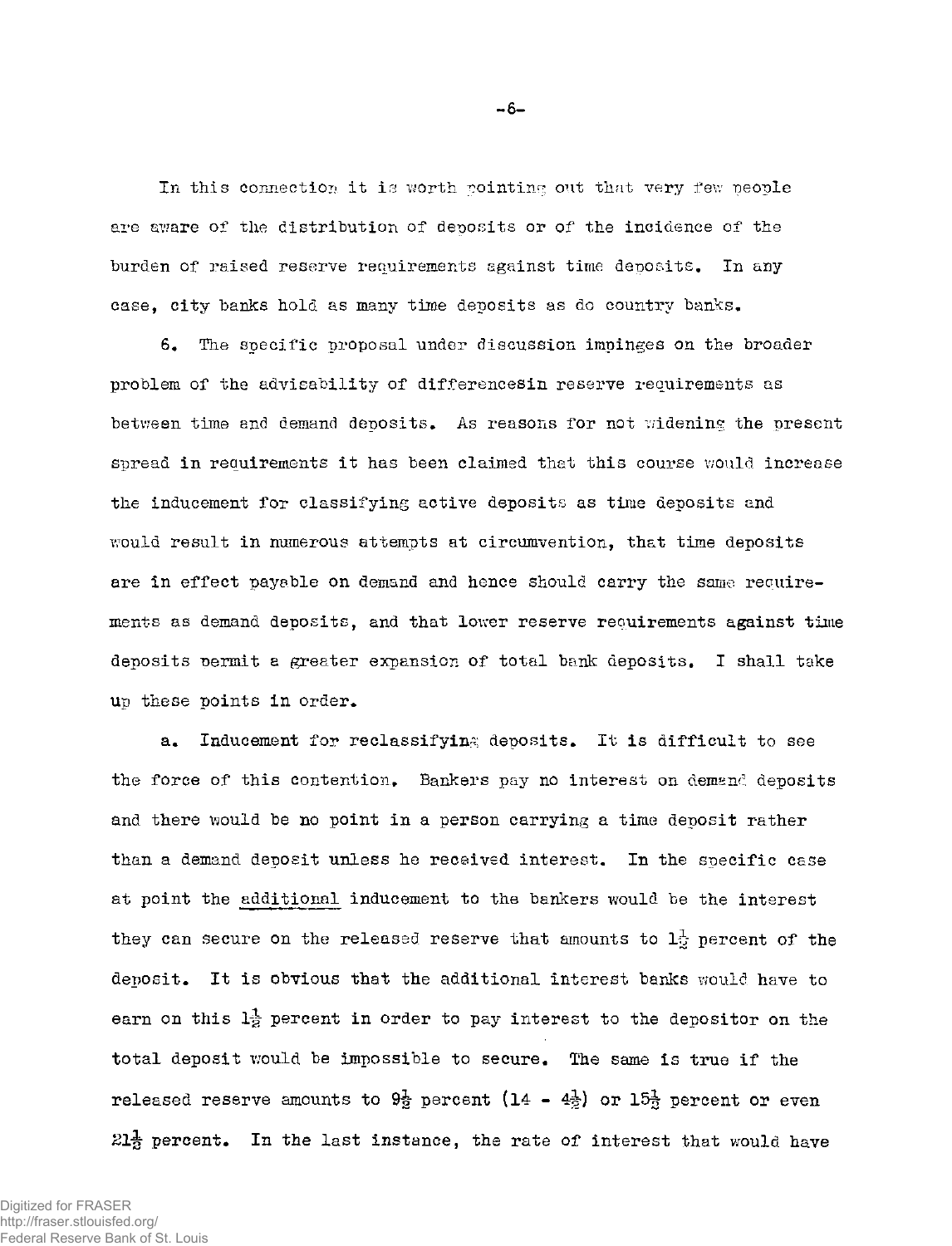to be earned on the released reserve would have to be five times the rate paid on time deposits.

If, of course, it were a case of the demand depositor removing his deposit altogether from the bank in order, for example, to buy securities, it would probably be to the bankers' interest to solicit the deposit as a time deposit. This, however, is quite different from reclassifying existing deposits that would not otherwise be withdrawn from the bank. Finally, in this connection it is worth pointing out that the regulations now in force against checking against time deposits appear to be fairly strictly enforced.

b. Time deposits payable on demand. It is now generally agreed that the purpose of legal reserves is not to provide liquidity but to furnish a means of contro}. For liquidity banks must rely on their secondary reserves. Moreover, time deposits normally increase steadily and are drawn out only in a severe depression. Even in 1930 they increased.

c. Greater expansion of total deposits permitted. While this is true, the further inference that this is a bad thing should not be drawn. In terms of the flow of money, savings that take the form of increased time deposits result in a diminished flow and lower incomes than savings that take the form of direct investment. In the former ease not all the savings of the individual are passed along by the banker to the ultimate borrower to be disbursed. In the latter case all the savings

**-7-**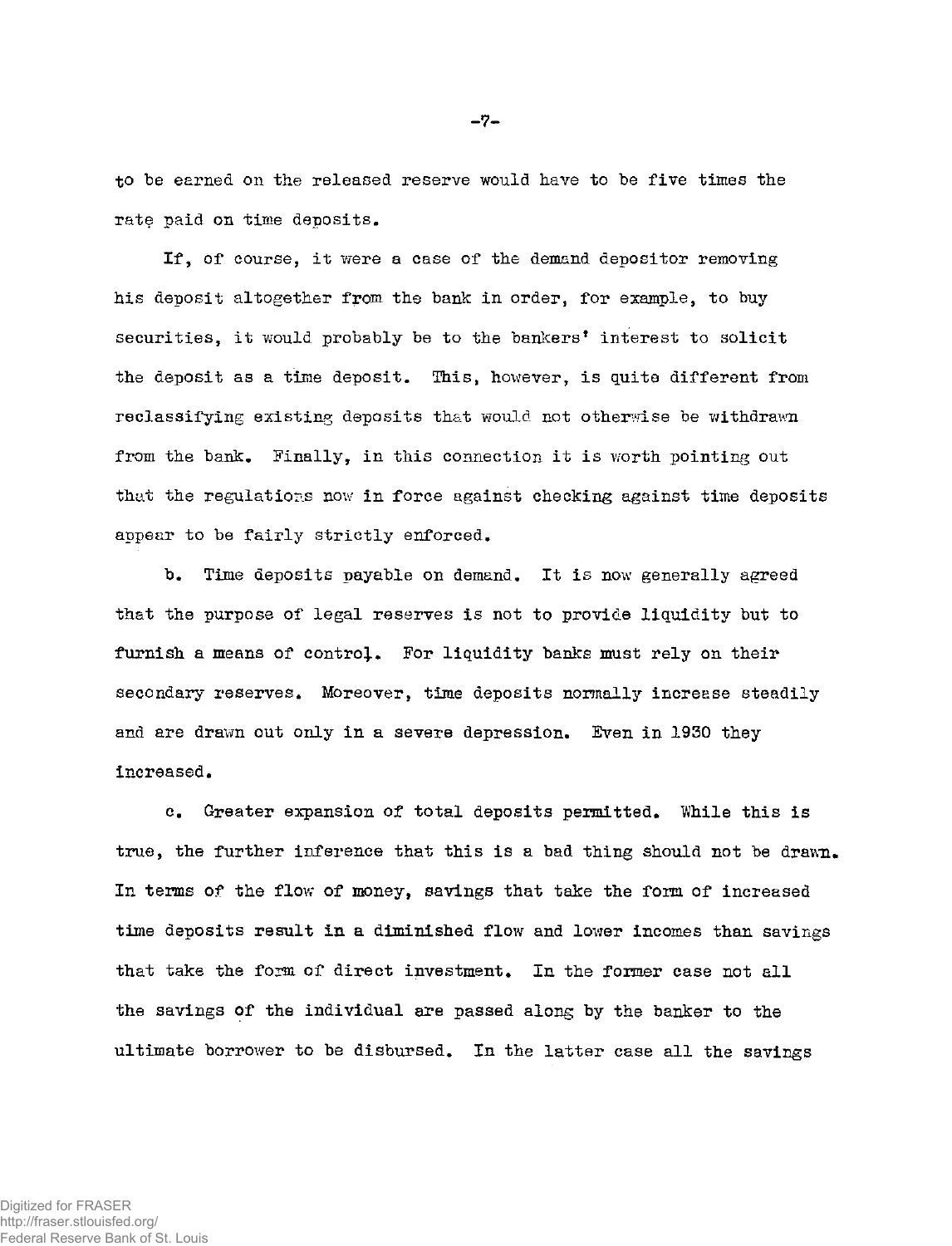are passed along. The danger lies in concentrating on banking figures alone and overlooking the total community flow of money. Raising reserve requirements against time deposits, by impeding the expenditure of current savings, would run counter to our attitude on the tax on undistributed earnings and on social security taxes, an attitude that is based on our fear that over the longer term savings may be excessive relative to the opportunities for investment in durable goods,.

7. The press statement could explain an exemption of time deposits, if it were thought necessary to make an explanation, in terms of the fact that it is desired to leave banks with over \$600 million excess reserves so that they can meet the currency needs, etc., of the remainder of the year without borrowing or without reserve banks buying securities. It is thought undesirable to exempt any class of bank or to leave a small part of the power to raise reserve requirements against all deposits unexercised. By confining the rise to reserve requirements against demand deposits, an amount of absorption of excess reserves which is thought about right in the present circumstances would be achieved. It might possibly be mentioned that time deposits have experienced little expansion as yet.

**-8-**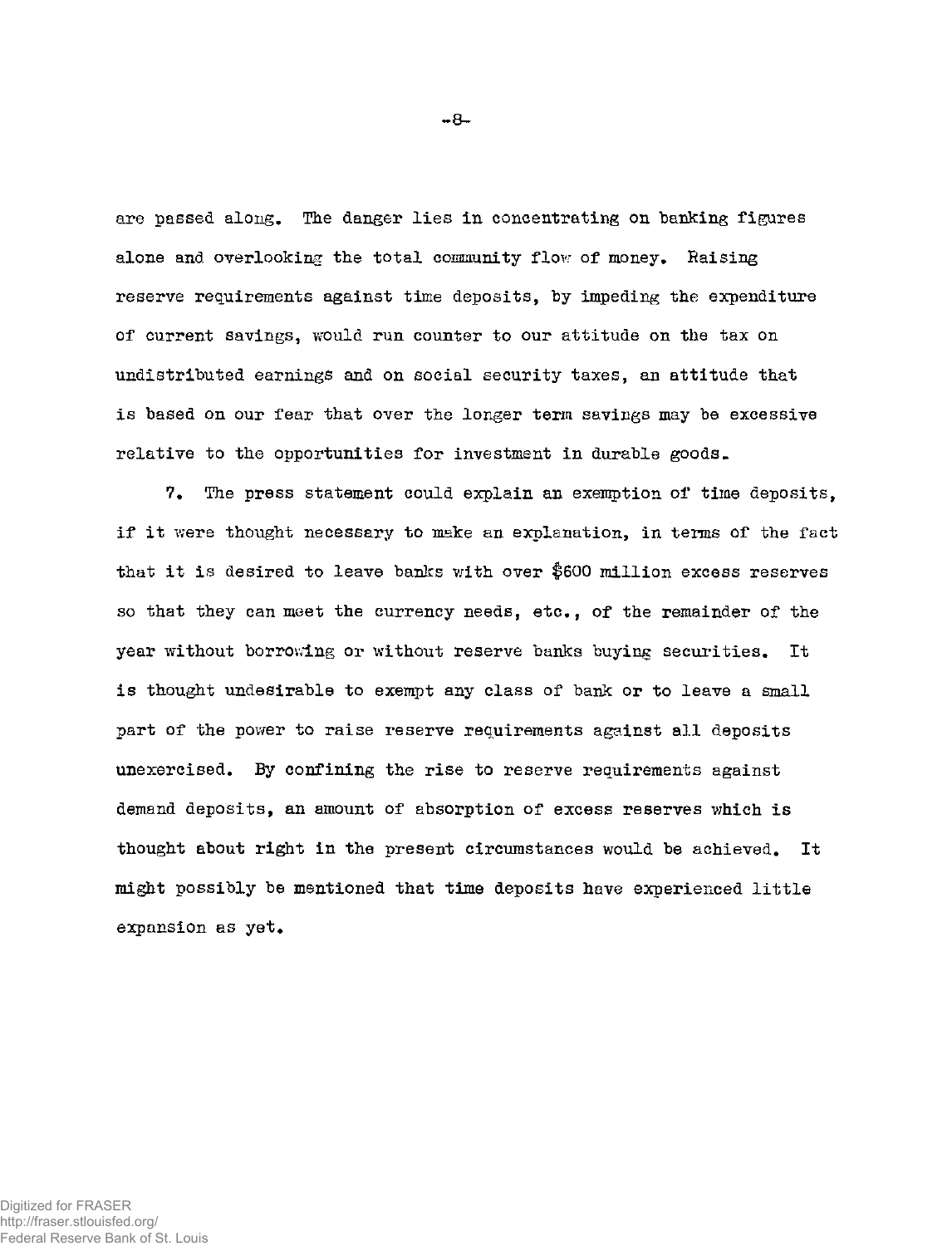# **EXAMPLES ILLUSTRATING THE RESTRICTIVE EFFECT OF RESERVE REQUIREMENTS** AGAINST TIME DEPOSITS

**Example I ~ Assume #1 billion of savings out of current income go axmaally into savings or time deposits\*** Assume **reserve requirements against time deposits to b© 6 percent and the average against demand deposits to be**  20 percent.

**On #x billion shift from demand deposit® to time deposits represented by current savings, the released reserve, emounts to fl4Q million\* (#g00 million minus \$60 million)\* Banks can** *expntid* **tbeir loans and investments by |700 million {#3,40 million multiplied by 5, the ratio of expansion of**  demand deposits). Hance, out of \$1 billion saved only \$700 million is passod along to borrowers to be disbursed. If, instead of increasing **their time deposits, savers had invested their savings directly, a full**  \$1 billion would have been passed along to borrowers, etc. To offset **this diminution in the flow of money additional reserves of #60 million dollars would have to be furnished banks so that they ean increase their loans and investments by an additional \$300 million (\$60 multiplied by 5).** 

# **Example II**

**Sane assumptions as before, except that reserve requirements against**  time deposits remain at  $4\frac{1}{2}$  percent.

On<sub>(</sub>\$1 billion shift from demand deposits, the released reserve **amounts to #155 million (#200 million minus #45 million}\* Banks can**  expand their loans and investments by \$775 million (\$155 multiplied by 5).